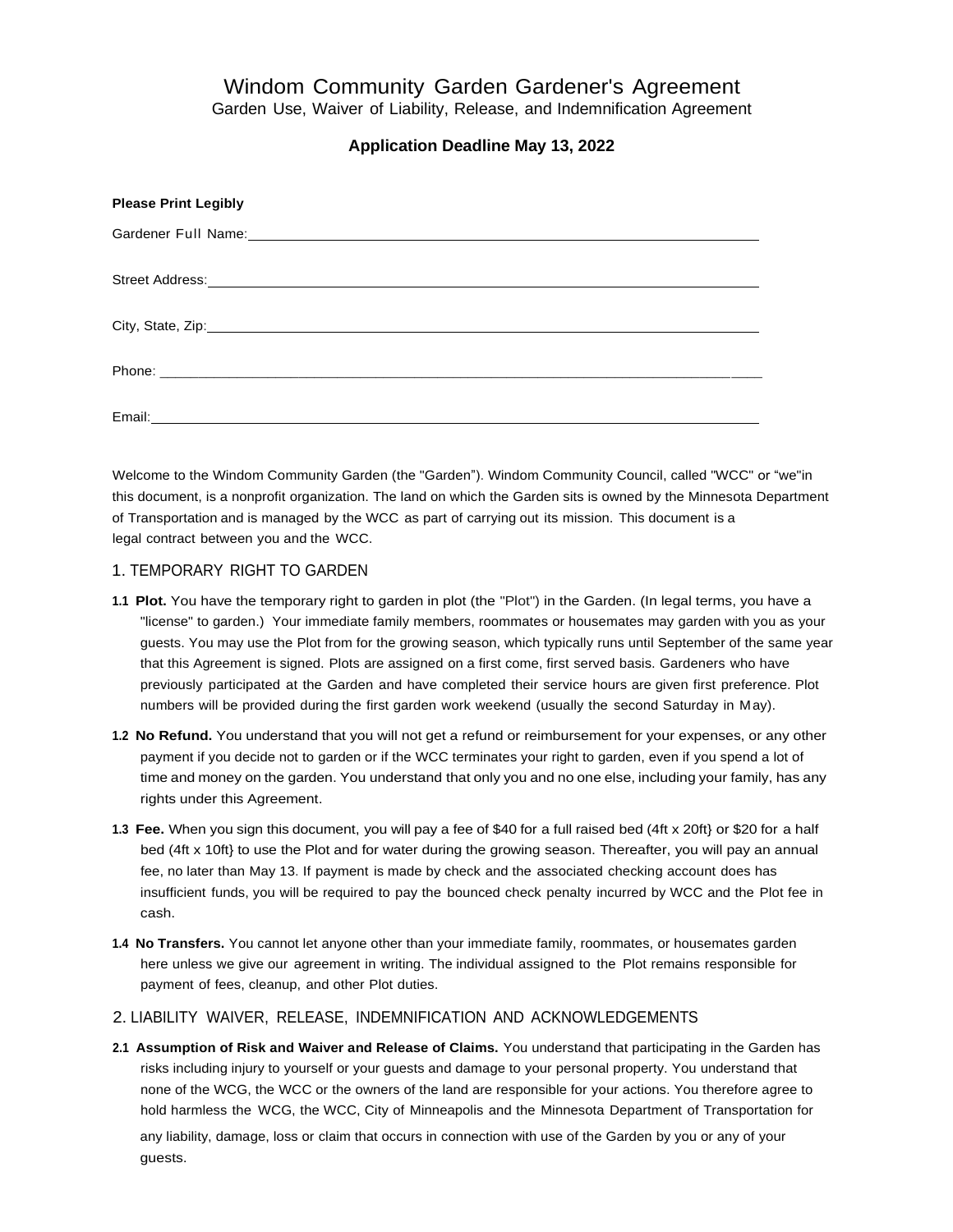- **2.2 Indemnification.** You are responsible for any damages or losses suffered by the WCC that are caused by you or your guests' actions.
- **2.3 Publicity.** You agree to allow WCC or the Landowner to use any photographs, interviews, videotapes, film, other visual or auditory recordings, or any other medium, including on the internet, of you or your guests that we or others may create in connection with your or your guest's participation in the Garden without charge.

#### 3. TERMINATION

- **3.1 Failure to Comply with Agreement or Garden Rules.** You confirm that you have read a copy of the Garden Rules attached to this Agreement and you will comply with them. If you fail to obey the Agreement or the Garden Rules, we can terminate your right to garden.
- **3.2 Termination of Lease.** If the WCC or the City of Minneapolis do not continue the Garden's use of the land where the garden is located, your right to garden will end. You will receive notification if this occurs.

#### 4. OTHER PROVISIONS

- **4.1 Entire Agreement, Severability and Modification.** If any part of this Agreement is ineffective, the remaining portions of the Agreement remain in effect. Any changes to this Agreement have to be in writing and signed by you and the WCC.
- **4.2 Garden Rules.** By signing this agreement, I certify that I have read and understand the attached garden rules and agree to adhere to them.

#### **GARDENER**

#### **WINDOM COMMUNITY COUNCIL**

| (signature) | (signature) |
|-------------|-------------|
|             |             |
|             |             |
|             |             |

**ATTACHMENT:** Garden Rules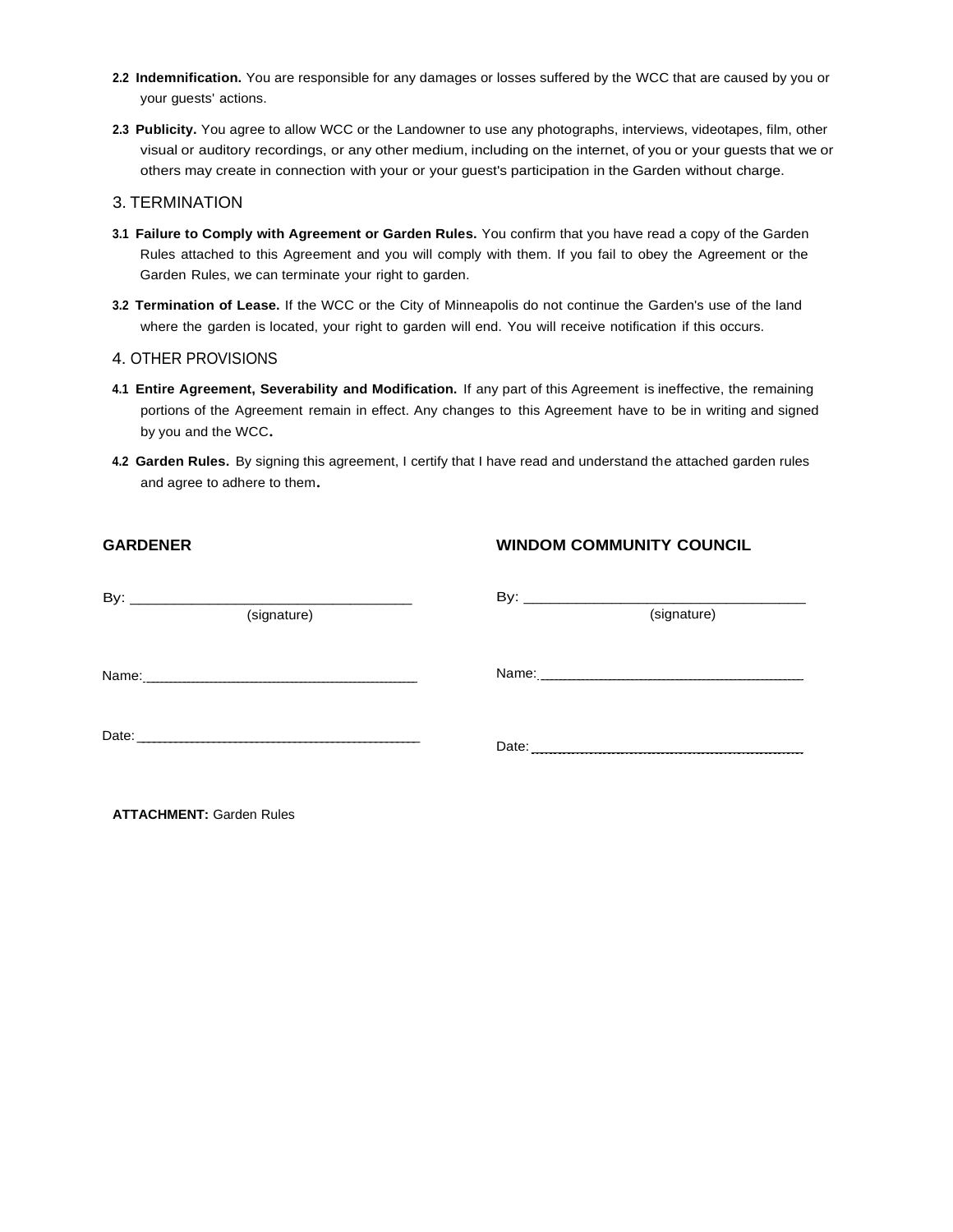## Windom Community Garden Rules

This document sets out the rules that govern the Windom Community Garden (the "Garden"). These Rules are intended to help all our gardeners grow fresh, healthy food in a thriving garden, to help create a sense of community among our gardeners, and to help the Garden to be a good neighbor. Every person who has a plot in the Garden ("Gardeners") must sign a legal agreement with the Windom Community Council in which the Gardener agrees to comply with these Rules.

The Windom Community Council (WCC) is a nonprofit organization that is responsible to the City of Minneapolis and to the Minnesota Department of Transportation for the Garden land. In addition, the WCC sponsors the Garden and, with the assistance of the Windom Community Garden Leadership Circle (the "WCG") administers these Rules.

| A. ACCESS TO THE GARDEN |                                                                                                   |
|-------------------------|---------------------------------------------------------------------------------------------------|
| Season:                 | The Garden is open and accessible during the growing season (approximately May - September).      |
| Hours:                  | Gardeners may be in the Garden from dawn until dusk.                                              |
| Security:               | Gardeners will receive either a combination or a key for all locks. Please close all gates and    |
|                         | secure locks when leaving the Garden. If Gardeners receive a physical key, loss of the key        |
|                         | will result in a \$5 replacement fine per key.                                                    |
| <b>B. GARDEN PLOTS</b>  |                                                                                                   |
| <b>Choosing a Plot:</b> | Plot requests are filled according to when registration forms are received. Previous gardeners    |
|                         | who have completed their service hours are given preference, as are residents                     |
|                         | of the Windom Neighborhood.                                                                       |
| Use of Own Plot:        | Gardeners may use only the plots assigned to them by the WCG. Gardeners will maintain their       |
|                         | plants within their plots and will trim any plants that extend into neighboring plots or into     |
|                         | common areas. Gardeners are expected to remove weeds and to harvest produce in a                  |
|                         | timely manner.                                                                                    |
| "Plant By" Rules:       | Gardeners must have planted something in their plots by the first weekend in June and keep        |
|                         | the Plot planted and weeded during the entire growing season. Gardeners will inform               |
|                         | the WCG if they decide not to plant in their plot.                                                |
| <b>Plot Maintenance</b> | Gardeners who are temporarily unable to maintain their plot should inform the WCG.                |
| and Absence:            | Gardeners should inform the WCG if a substitute gardener has been secured for their plot.         |
|                         | Absent such notification, plots that are excessively weedy (containing multiple 8" or higher      |
|                         | weeds), filled with debris, or containing overripe or rotting produce will be given a warningfrom |
|                         | the WCG. If, following the abandonment warning, the plot remains unattended for a period of       |
|                         | three (3) weeks, the plot will be presumed abandoned and is subject to forfeiture                 |
|                         | without refund by the WCG.                                                                        |
| <b>Garden Teams:</b>    | Gardeners are required to serve on one of six Garden teams: Outreach, Upkeep, Tree-               |
|                         | watering, Community Plots, Compost or Administrative.                                             |
| Supplies:               | Gardeners are solely responsible for the planning and management of their own plots,              |
|                         | including providing their own seeds, plants, fertilizer, and any tools not provided by the WCG    |
|                         | or gardeners collectively.                                                                        |
| <b>Organic Methods:</b> | Gardeners will garden organically. Gardeners will check with the WCG before applying any          |
|                         | fertilizers, pesticides, herbicides, or rodenticides, even if labeled "organic." Use of           |
|                         | compost, organic mulch, and weeding is always acceptable.                                         |
| Water:                  | Water will be provided by the WCG, but water use is limited to 15 minutes per plot, per           |
|                         | day. Hydrants need to be shut off and locked by the last gardener to use the hydrant.             |
| Trash:                  | Gardeners are responsible for hauling and disposing of their own trash, such as weeds, boxes,     |
|                         | trays, bags, packets, and similar items. Weeds should be placed in the designated                 |
|                         | weed-dumping area. Compost should be placed in the compost area.                                  |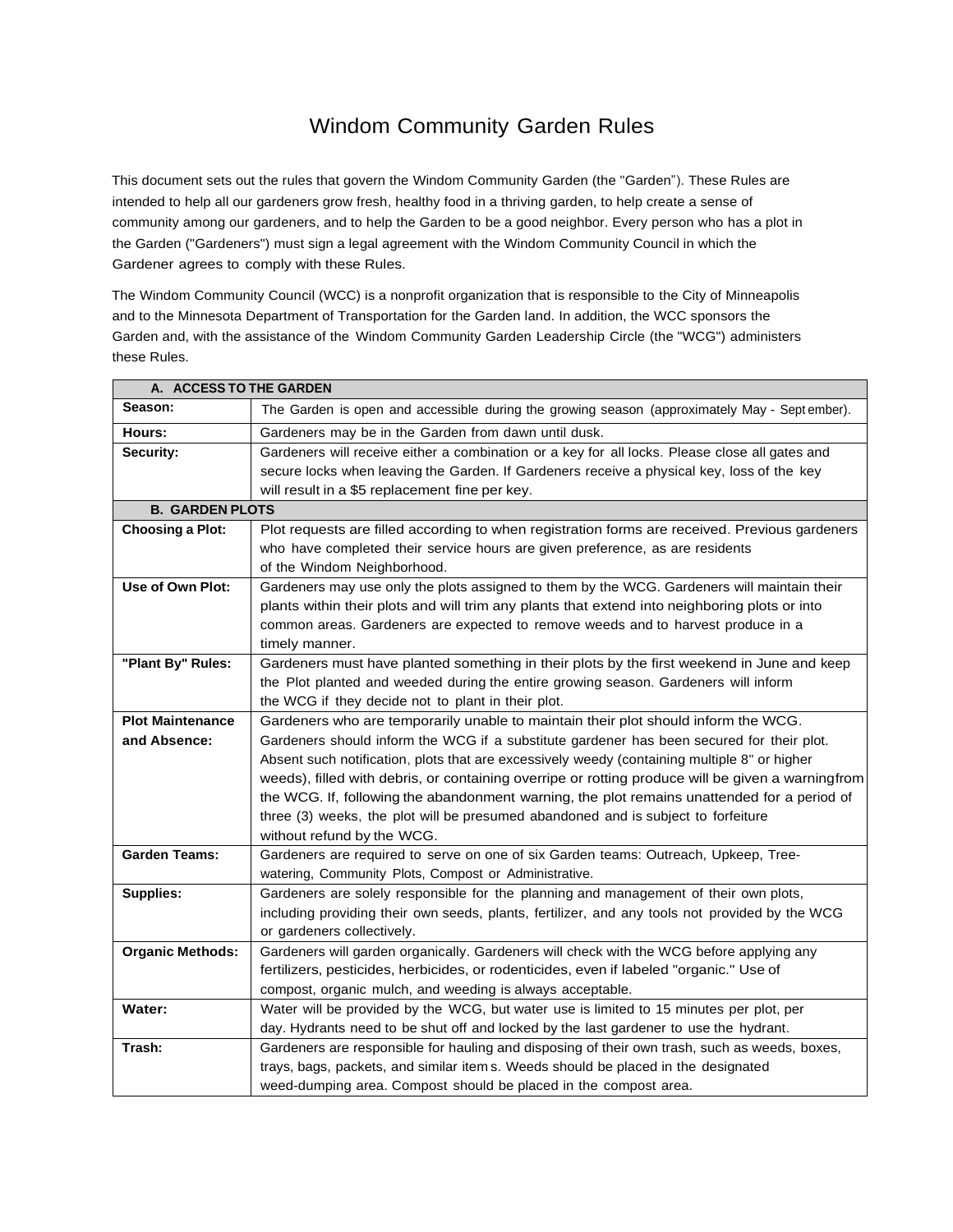| <b>Weeds and</b>                        | Gardeners agree to keep the Garden free of weeds, diseased plants, insect-infested plants                                                                                                |
|-----------------------------------------|------------------------------------------------------------------------------------------------------------------------------------------------------------------------------------------|
| Disease:                                | and over-ripe produce. Weeds should be placed in the weed-dumping area.                                                                                                                  |
| <b>Plantings:</b>                       | Gardeners may plant vegetables, fruits, and flowers. Gardeners may not grow plants above                                                                                                 |
|                                         | 4 feet in height without obtaining prior approval by WCG and Gardeners' plot neighbors.                                                                                                  |
| <b>Soil Amendments:</b>                 | Gardeners are not allowed to bring in sand or gravel. Gardeners are encouraged to mulch with                                                                                             |
|                                         | leaves, grass clippings and hay to reduce water evaporation and unwanted weeds.                                                                                                          |
| C.                                      | <b>COMMON AREAS AND RESPONSIBILITIES</b>                                                                                                                                                 |
| <b>Common Tools:</b>                    | The WCG may provide a set of tools in a storage shed in the Garden for use by all Gardeners                                                                                              |
|                                         | (the "Common Tools"). Gardeners will return the Common Tools to the storage shed as soon                                                                                                 |
|                                         | as they are finished using them. The WCG is not required to provide the                                                                                                                  |
|                                         | Common Tools.                                                                                                                                                                            |
| Common                                  | Gardeners will keep clean and neat any common areas, such as pathways and storage sheds.                                                                                                 |
| <b>Responsibilities:</b>                | Gardeners will promptly report any concerns about the safety of the Garden to the WCG and, as                                                                                            |
|                                         | necessary, to the WCC. If there is vandalism, storm damage, or other damage to the Garden                                                                                                |
|                                         | that is not caused by a Gardener, all Gardeners are expected to help in cleaning up and                                                                                                  |
|                                         | restoring the Garden to its prior condition, but the WCC will bear the cost of the repairs. If                                                                                           |
|                                         | damage or vandalism is due to a Gardener, that Gardener will bear the                                                                                                                    |
|                                         | cost of repairs.                                                                                                                                                                         |
| <b>Service</b>                          | Gardeners are required to perform eight (8) hours of service in support of garden                                                                                                        |
| <b>Obligations:</b>                     | operations, including participation in (a) either the initial clean-up day (usually in April) or                                                                                         |
|                                         | the work weekend (usually in May), (b) service on one of the Garden teams, and (c)                                                                                                       |
|                                         | participation in ongoing maintenance of their plot. Failure to complete the 8 hours of                                                                                                   |
|                                         | service may result in a rule violation and a loss of plot preference or forfeiture of the plot.                                                                                          |
| Yearly Clean-up:                        | Gardeners will perform a yearly clean-up of their plots on a date to be decided on and<br>advertised by the WCG.                                                                         |
| <b>Garden Group</b><br><b>Meetings:</b> | Gardeners will attend monthly WCG membership meetings during the growing season. If a<br>conflict arises, Gardeners will contact the Leadership Circle for meeting updates.              |
| <b>D. COMMUNICATION</b>                 |                                                                                                                                                                                          |
| Garden                                  | The WCC has complete authority to interpret the Rules and make decisions regarding the                                                                                                   |
| <b>Management:</b>                      | Garden. The WCC delegates management of day-to-day operations of the Garden to the                                                                                                       |
|                                         | WCG but may revoke such delegation at any time.                                                                                                                                          |
| Leadership Circle:                      | Leadership Circle members enforce the rules and decisions regarding the day-to-day                                                                                                       |
|                                         | management of the Garden. Leadership Circle members are selected at the spring kick-off                                                                                                  |
|                                         | meeting of the WCG annually. If contested, a simple majority vote of attendees of the meeting                                                                                            |
|                                         | shall determine the Leadership Circle members. Gardeners will abide by the decisions made by                                                                                             |
|                                         | the Leadership Circle. Any disagreement with the Leadership Circle that                                                                                                                  |
|                                         | remain unresolved should be reported to the WCC immediately.                                                                                                                             |
| <b>Communication:</b>                   | The WCC has designated the WCG to be the official point of contact for the WCC and                                                                                                       |
|                                         | Gardeners. The WCG has elected a Leadership Circle to manage the day-to-day operationsof                                                                                                 |
|                                         | the Garden and to handle all communications and fee collection. Gardeners are expected to                                                                                                |
|                                         | communicate with neighboring Gardeners to work out borders, weed issues                                                                                                                  |
|                                         | and plant size issues.                                                                                                                                                                   |
| Contact                                 | Day-to-day Operations/ WCG: WCC Staff at windomcommunity@gmail.com                                                                                                                       |
| Information:                            | Grievances, Disputes or other Issues/ WCC: Windom Community Council at                                                                                                                   |
|                                         | windomcommunity@gmail.com.                                                                                                                                                               |
| <b>Gardener Input:</b>                  | Gardeners are encouraged to provide suggestions about Garden operations to the WCG.                                                                                                      |
|                                         | Gardeners should contact the WCG directly at the email provided, not the WCC, with any<br>questions relating to day-to-day operational matters. Gardeners are encouraged to attend       |
|                                         | the monthly WCC meetings to provide additional input regarding the Garden.                                                                                                               |
|                                         |                                                                                                                                                                                          |
| <b>Annual Meeting</b>                   | Once a year, the WCG will invite all Gardeners to an annual meeting to notify Gardeners of<br>any changes made in how the Garden operates, these Rules, assignments of plots, to discuss |
|                                         | any issues or concerns, and to elect a new leadership team. The WCG will give                                                                                                            |
|                                         | written notice of the annual meeting, sent by email, no fewer than 14 days in advance.                                                                                                   |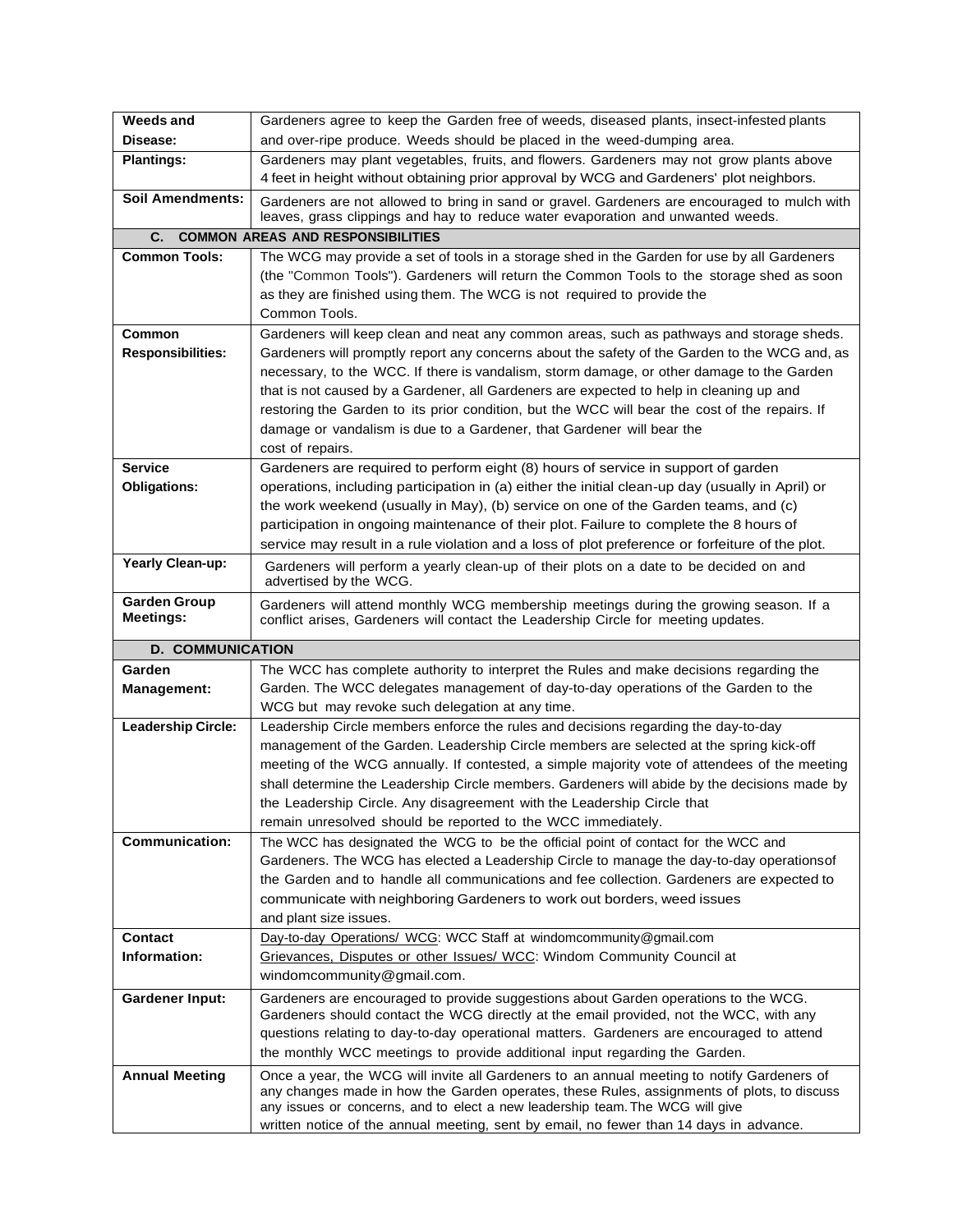| <b>CONDUCT</b><br>Е.                     |                                                                                                                                                                                   |
|------------------------------------------|-----------------------------------------------------------------------------------------------------------------------------------------------------------------------------------|
| <b>General Conduct:</b>                  | Gardeners are expected to be civil, honest, respectful, and cooperative in dealing with the                                                                                       |
|                                          | WCC, the WCG, Garden neighbors, other Gardeners, and guests of other Gardeners.                                                                                                   |
| Guests:                                  | Gardeners may bring guests, including supervised children, into the Garden, provided that the                                                                                     |
|                                          | guests comply with the Rules. Gardeners will be responsible for the conduct of childrenand                                                                                        |
|                                          | their guests including making sure they do not damage or interfere with activities on other                                                                                       |
|                                          | plots or otherwise engage in inappropriate conduct. Guest violations of these Rules                                                                                               |
|                                          | are treated as violations by the Gardener.                                                                                                                                        |
| Animals:                                 | Gardeners may not bring any pets into the Garden. However, service animals are allowed                                                                                            |
|                                          | in the Garden. Gardeners are solely responsible for cleaning up after their service animalsand                                                                                    |
|                                          | must ensure that they do not interfere with or damage other plots.                                                                                                                |
| <b>Respect Others'</b>                   | Gardeners may not enter other plots, use another Gardener's tools or supplies, or harvest                                                                                         |
| <b>Property:</b>                         | another Gardener's produce, without the explicit permission of the other Gardener.                                                                                                |
|                                          | Gardeners may not enter property next to the Garden without the owner's permission.                                                                                               |
| No Illegal or                            | Gardeners may not grow any plants considered illegal under state or federal law or plants                                                                                         |
| <b>Invasive Plants:</b>                  | that are considered noxious or invasive. Gardeners should contact the WCG with questions                                                                                          |
|                                          | regarding appropriate plants for the Garden.                                                                                                                                      |
| Compliance:                              | Gardeners must comply with all applicable local, state, and federal laws.                                                                                                         |
| <b>No Firearms</b>                       | Gardeners may not carry, use, or store firearms in the Garden.                                                                                                                    |
| No Smoking/                              | Gardeners may not smoke in the Garden. Gardeners may not consume or be under the                                                                                                  |
| Alcohol/Drug                             | influence of drugs or alcohol while in the Garden.                                                                                                                                |
| Use:                                     |                                                                                                                                                                                   |
| <b>No Loud Music:</b>                    | Gardeners may not play music or the radio loud enough to be a nuisance to other                                                                                                   |
|                                          | Gardeners or to the Garden's neighbors.                                                                                                                                           |
| <b>Keep Garden</b>                       | Gardeners are to keep the garden attractive for neighboring residents and safe for all                                                                                            |
| <b>Attractive:</b>                       | Gardeners.                                                                                                                                                                        |
| <b>PROBLEMS</b><br>F.<br><b>Informal</b> |                                                                                                                                                                                   |
|                                          | If a dispute arises involving the day-to-day operations of the Garden (including but not                                                                                          |
| Grievance:                               | limited to weeding, planting, or plot usage), the WCG encourages Gardeners to engage in                                                                                           |
|                                          | open communication with a view toward dispute resolution. However, Gardeners should<br>contact the WCG about disputes with the Garden or with fellow Gardeners. If the dispute is |
|                                          | not resolved in a timely or satisfactory matter by the WCG, Gardeners should contact the                                                                                          |
|                                          | WCC for resolution.                                                                                                                                                               |
| <b>Formal</b>                            | The formal grievance procedure is designed to provide Gardeners with a formal                                                                                                     |
| Grievance:                               | mechanism for the resolution of issues and concerns.                                                                                                                              |
|                                          |                                                                                                                                                                                   |
|                                          | Step 1: Gardener submits a written grievance to the Leadership Circle and the WCC, stating                                                                                        |
|                                          | the facts and desired outcome (the "Grievance"). The Grievance should include any                                                                                                 |
|                                          | attempts at a resolution. Within ten (10) days receipt of the Grievance, the Leadership                                                                                           |
|                                          | Circle will review the Grievance and attempt to resolve the issue. The Leadership Circle will                                                                                     |
|                                          | provide a written response of the Grievance outcome to the Gardener.                                                                                                              |
|                                          |                                                                                                                                                                                   |
|                                          | Step 2: If the Grievance is not resolved to the Gardener's satisfaction, an additional written                                                                                    |
|                                          | appeal may be made to the WCC. Within ten (10) days receipt of the Grievance, the WCC                                                                                             |
|                                          | will review and investigate the Grievance and attempt to resolve the issue. Gardeners will                                                                                        |
|                                          | receive results of the investigation and any other outcomes in writing.                                                                                                           |
|                                          |                                                                                                                                                                                   |
|                                          | If a grievance arises regarding harassment, bullying or discrimination, the Gardener should<br>immediately contact the Leadership Circle and the WCC in writing. Gardeners may be |
|                                          | accompanied by a fellow Gardener at each stage of the grievance process.                                                                                                          |